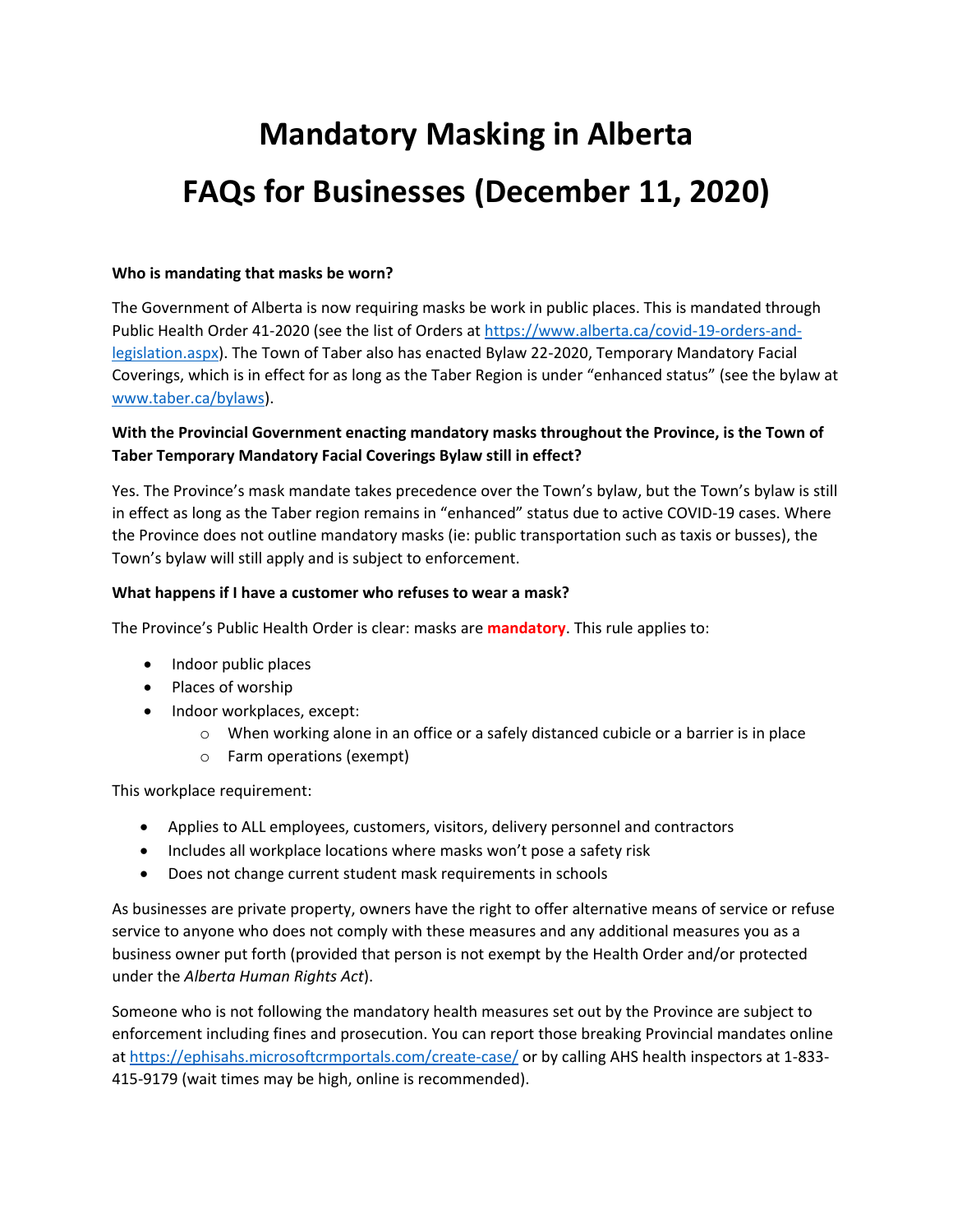You can also contact the Taber Police Service at their non-emergency line at 403-223-8991 if someone refuses to comply or becomes harassing to employees and yourself.

## **Do I have to provide face coverings for my customers?**

You are not required to provide face coverings for customers. Citizens should be providing their own face coverings, and preferably using ones that are recommended by the Government of Alberta. See recommended masks a[t www.alberta.ca/masks](http://www.alberta.ca/masks)

### **How do I enforce this mandate? Do I have to have someone monitoring that customers wear masks?**

As the Public Health Order states, masks must be worn by employees and customers alike unless otherwise noted by the Health Order or exemptions noted below. So someone refusing to wear a mask in your place of business is in direct contravention of the Public Health Order of the Government of Alberta and are subject to penalties including fines and prosecution. The responsibility is on citizens to ensure they are complying with the Health Order.

We have signage available on [www.taber.ca/covid19](http://www.taber.ca/covid19) that businesses are welcome to use to remind customers about mandatory masking. It is your choice if you would like someone to monitor customers as they enter your business, but you are not required to do so.

## **How do I know if someone is exempt from wearing a mask?**

The Province has outlined the following exemptions on [www.alberta.ca/masks](http://www.alberta.ca/masks) Please check regularly for any changes:

- When you are only with people from your own household
- If you need assistance placing, using or removing a face mask
- If you are unable to wear a facemask due to a mental or physical concern or limitation
- When consuming food or drink
- If engaging in physical exercise
- When providing or receiving care or assistance where a facemask would hinder that caregiving or assistance
- When alone at a workstation separated by at least 2 metres from other people
- When working in farm operations
- If you are the subject of a workplace hazard assessment in which it is determined that your safety will be at risk if you wear a mask while working
- If you are separated by every other person by a physical barrier that prevents droplet transmission
- If you need to temporarily remove your facemask while in a public place for an emergency or medical purpose or to:
	- $\circ$  receive a service that requires the temporary removal of a facemask
	- o establish your identity

Because the Province's Health Order takes precedence over Town bylaws, any exemptions that may be outlined by the Province will be the only exemptions allowed for the duration of the Public Health Order on masks in Alberta.